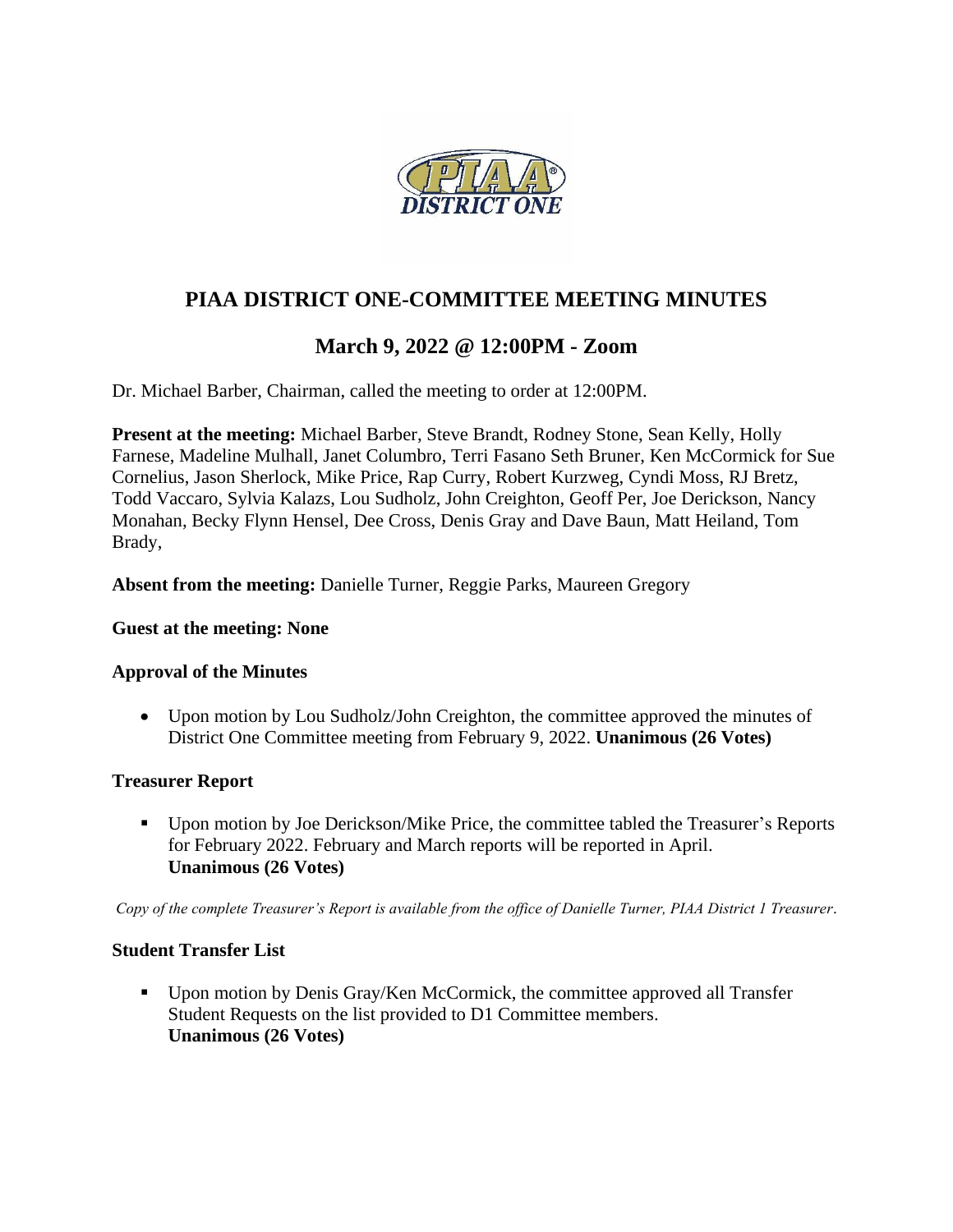## **Foreign Exchange Student List**

■ No student requests this month

## **Public Comment**

• No public comment was made.

## **Executive Secretary Report** – Mr. Stone / Mr. Kelly

- The PIAA District 1 Committee welcomes Dr. Cyndi Moss, PAC President, and Principal of Perkiomen Valley High School. The Committee extents a heartfelt thank you to Dr. William Zeigler and wish him joy in his future.
- The PIAA Annual Meeting will be held on Wednesday April 13, 2022, at 9AM via Zoom. The April Committee Meeting will be held immediately following.
- The PIAA District 1 Committee thanks all schools that have hosted PIAA and District 1 playoff competitions during the winter sports season. Thank you also to all the volunteers, athletic administrators, and school administration for their support in a successful season.
- Wrestling
	- PIAA Championships will be held on  $3/10-3/12$  at the Giant Center.
	- Thank you to our Distrixt host schools Perk Valley HS, Quakertown HS, Interboro HS, and Oxford HS
- Swimming/Diving
	- PIAA Championships will be held on 3/16-3/19 at Bucknell University
	- D1 Swim Championships held in York PA were able to allow over 300 spectators for each session.
- Basketball
	- PIAA Championships will be held on  $3/24-3/26$  at the Giant Center.
	- D1 5A/6A Championships were held at Temple on 3/5. 5100 spectators attended all four games.
- Operations Sub-Committee Meeting to be held in April.
- Human Resource Committee Meeting to be held in May
- Discussion was held concerning Wrestling weight loss plans (OPC). Several concerns have been brought forward about coaches/teams not entering accurate weights throughout the season. The PIAA and District One Wrestling steering committees will meet to discuss corrective actions.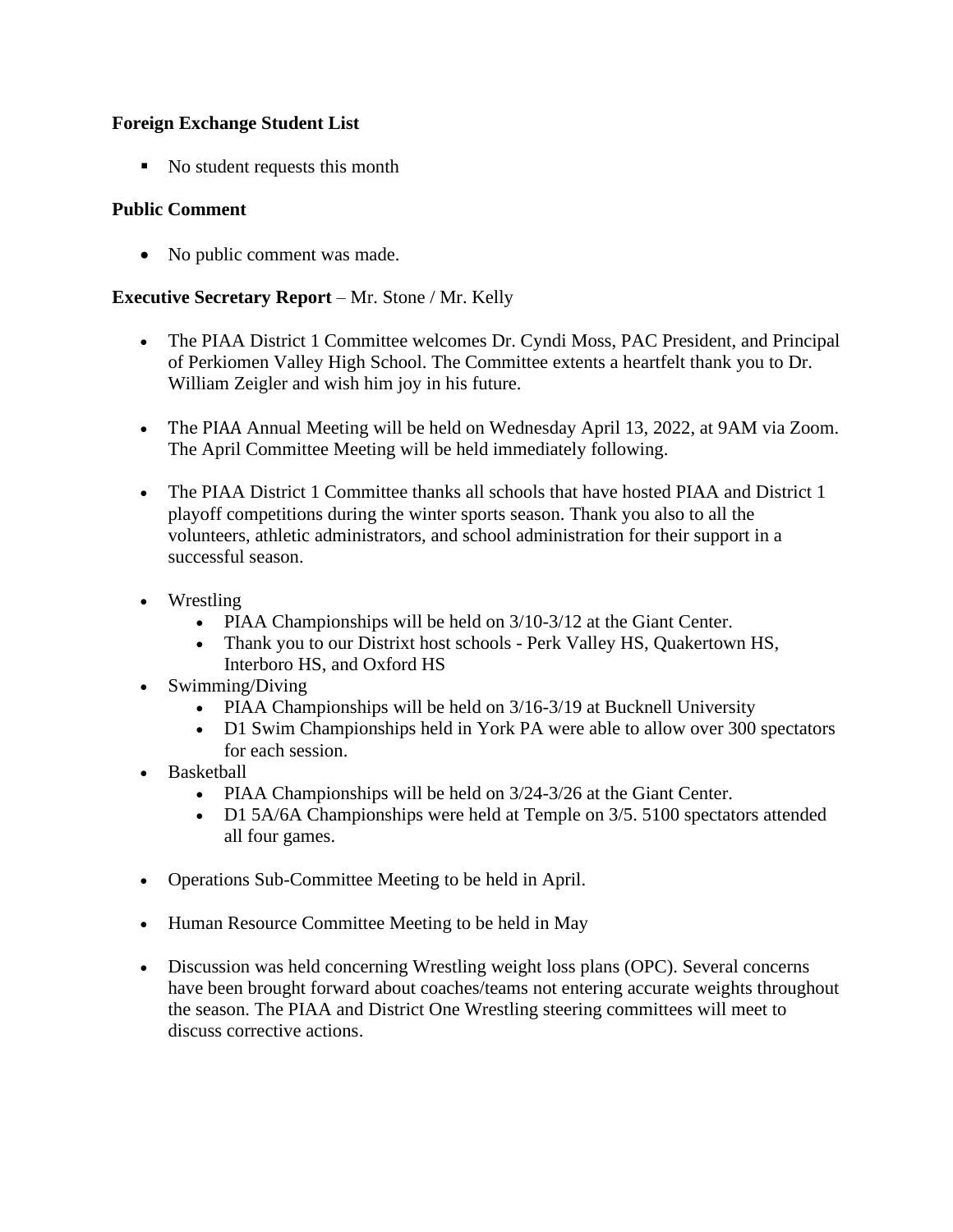- The improper submission of transfer forms and post-season waiver forms has resulted in concerning situations that not only had an impact on PIAA District 1, but also had an impact on other PIAA Districts. Additional steps will be taken by the District One office to help education and inform our member schools of the rules, policies, and deadlines.
- PIAA Officials Appreciation Week for Spring Officials is April 3-9, 2022. Member schools are encouraged to take the time to thank those who give of their time and talent to keep athletes safe.

## **PIAA BOD Report** – Dr. Barber

- The PIAA Board of Directors approved language modifications to Article VI, Section C (post-season waivers). Submission of post-season waivers will remain at 30 days prior to the post-season.
- The PIAA Board of Directors approved Girls Wrestling as a recognized sport for next cycle.
- The PIAA Board of Directors held discussion in reference to the number of PIAA playoff qualifiers for each sport. The suggestion is to limit the number of teams per district to 20%. No action was taken. Discussion was tabled to the next Board of Directors meeting.

### **New Business**

- Upon motion by Tom Brady/RJ Bretz, the committee approved the selection process for the assignment of Winter Officials to the District One and PIAA playoffs and championships, certifying there were no discriminatory practices in the selection at any level of assignments. **Unanimous. (26 Votes)**
- The committee discussed the concerns of the lack of PIAA baseball officials for Middle School contests. Options were discussed for Middle Schools to play contests if there are no officials. The District One office has asked our officials' representatives to contact the PIAA office to discuss these concerns.
- Discussion was held in reference to the PIAA District One Media Policy and the use of school cameras. This discussion item has been moved to the Operations Sub-Committee.

### **Old Business**

• The PIAA District 1 Committee discussed the Post-Season Waiver hearing practices. Any document review that is not approved unanimously by the PIAA District One Committee will require a hearing. Post-season waiver documents that identify "OTHER" as a reason for the waiver request will require a hearing before the Committee.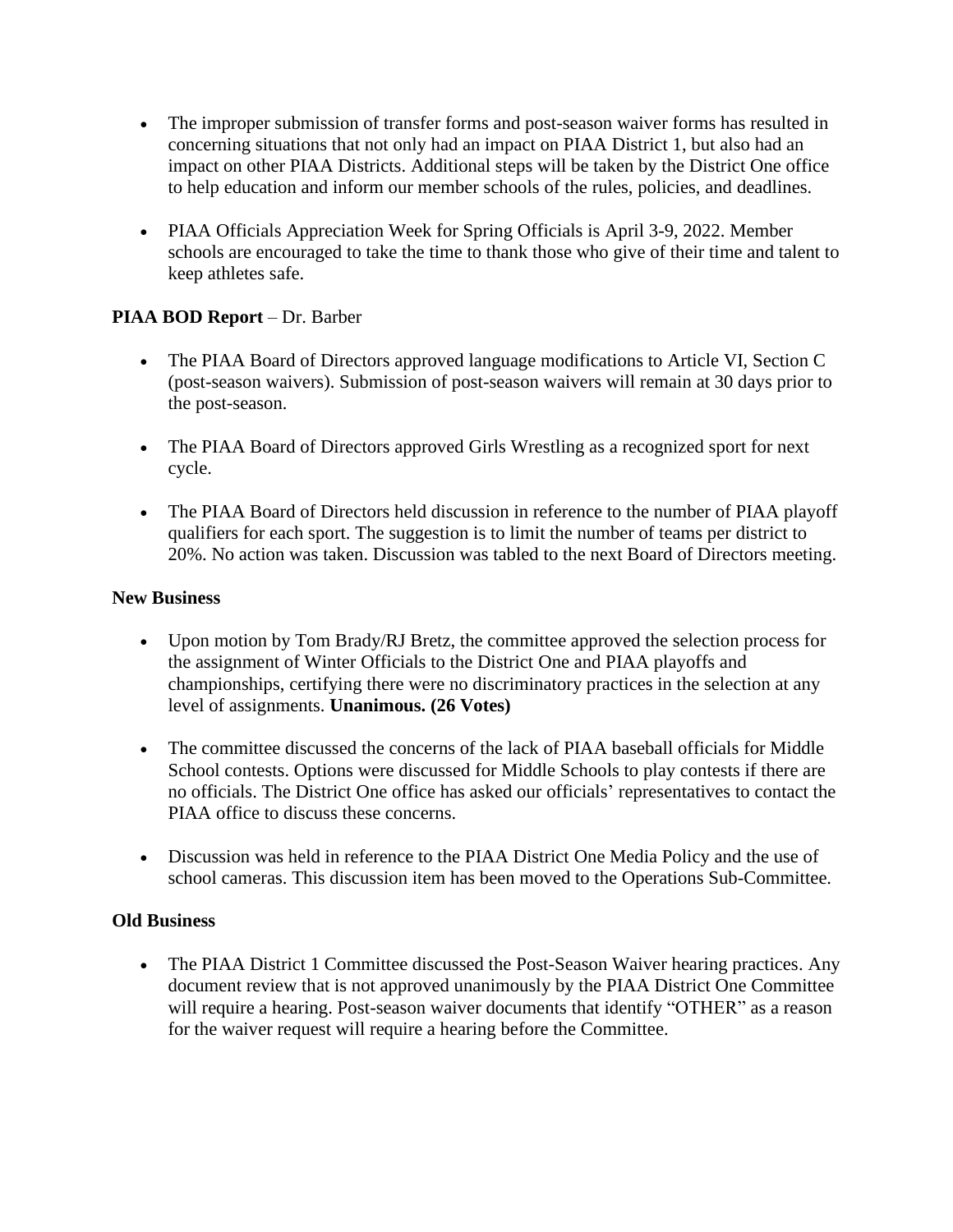- Upon a motion by Tom Brady/Denis Gray, the committee approved the recommendation from the Sub-Committee for Official fees for 2022-2023 to increase the base official fee by 5%. The Committee will continue to review each sport and determine if additional adjustments need to be made to the "factors" listed on the spread sheet. **Unanimous (26 Votes).**
- Upon a motion by Seth Brunner/Lou Sudholz, the committee approved the follow up selfreport from Upper Darby / Haverford JV football contest. **Unanimous (26 Votes)**
- Upon a motion by Joe Derickson/RJ Bretz, the committee approved the proposed Sport Steering Committee Structure organization to have 1 representative for every 4 teams in each league. **Unanimous (26 Votes)**
- Upon a motion Bobby Kurzweg/Todd Vaccaro, the committee approved the request for a report from Cheltenham High School in reference to their Health and Safety Plan and the Ticket and the number of spectators that were allowed in their gymnasium during the Cheltenham High School vs. Plymouth Whitemarsh District One playoff quarterfinals basketball Game. **Unanimous (26 Votes)**

## **Officials Report –** Tom Brady & Maureen Gregory

• There were no items for discussion or action this month.

## **Middle School Report –** Mr. Heiland

• There were no items for discussion or action this month.

## **Eligibility Document Review**

• The PIAA District 1 Committee Conducted a Document Review on behalf of a student at Bishop Shanahan High School in reference to Article VI, Section 2C – Postseason Waiver Request. Upon motion by Denis Gray/Janet Columbro, the committee approved the Postseason Waiver. **Unanimous (26 Votes)**

## **Eligibility Hearings – Below are reports from PIAA D1 Sub Committee Hearings**

- **Chester HS**
	- o On February 9, 2022, A District One committee conducted a post-season waiver hearing in reference to PIAA Constitution and By-Laws, Article VI, Section 2C. The Committee voted 17-0 to deny the Chester student a waiver for post-season eligibility in the sport of basketball.
	- o On February 17, 2022, A hearing panel of the PIAA Board of Directors heard Chester High School's appeal of District One postseason waiver decision. The PIAA appeal board reversed District One's decision and granted the student post-season eligibility in the sport of basketball.